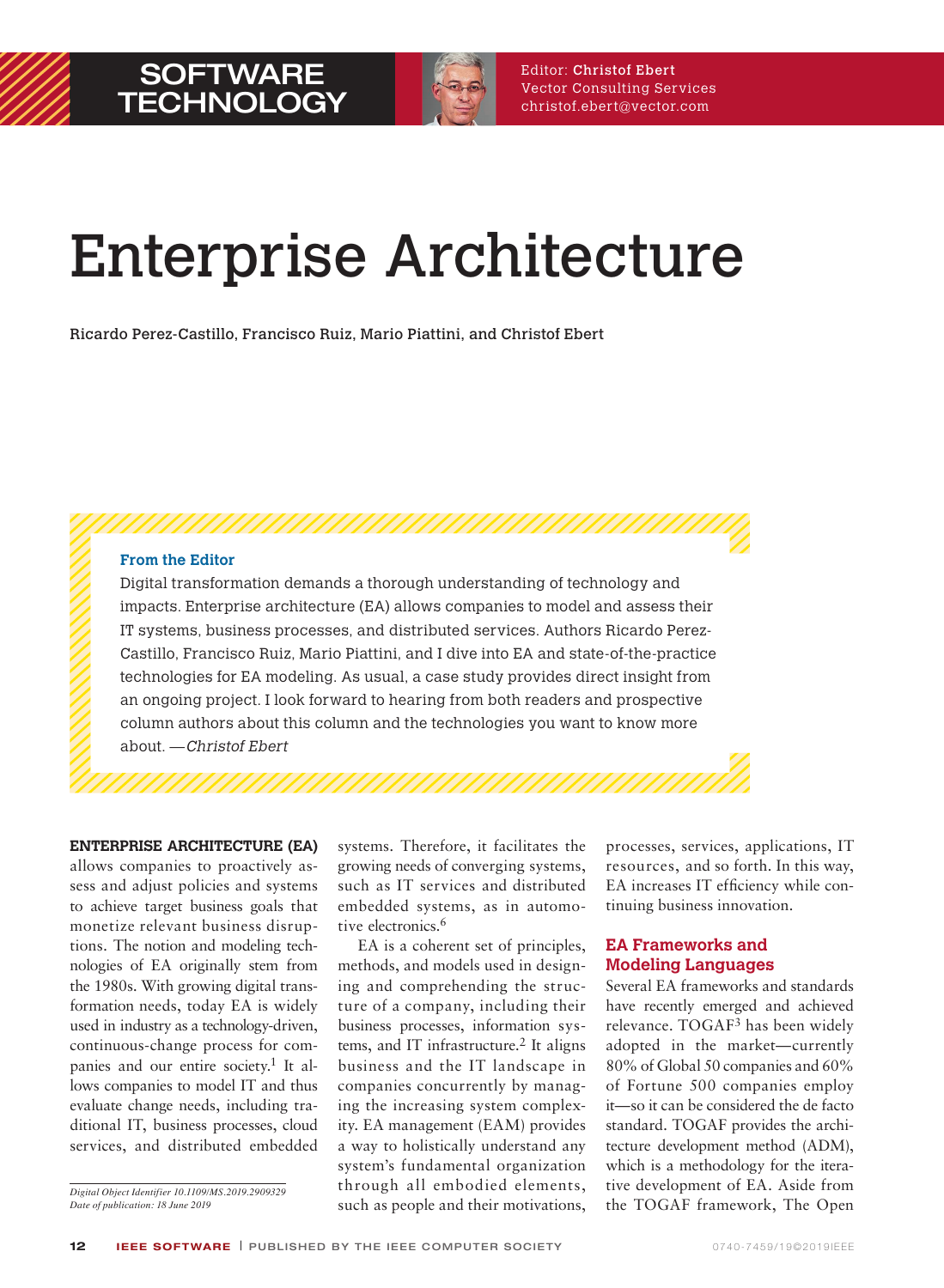# SOFTWARE TECHNOLOGY

Group released ArchiMate,<sup>4</sup> a modeling language that represents different architectural information; see "Example of the ArchiMate Model." It allows EA modeling from different viewpoints, in which the position within the cells in Figure 1 highlights the stakeholders' concerns. Archi-Mate considers two dimensions: layers and aspects. Core layers represent the three levels at which it is possible to model an enterprise in ArchiMate, i.e., business, application, and technology. *Aspects* refers to the active structure, behavior, and passive structure. The full framework in ArchiMate 3 also includes additional layers for strategy, physical and implementation/migration elements, and a fourth aspect with motivational (why) elements.

Apart from TOGAF, other EA frameworks include DoDAF or MODAF (provided as a defense architecture framework by defense agencies) and the Zachman architecture framework, among other proprietary frameworks and modeling languages used by certain EAM tools or in specific domains.

#### **Benefits of EAM**

Companies that implement an EAM can achieve several benefits,<sup>5</sup> which can be classified in benefits for business managers and those for IT practitioners.

Business managers receive the following benefits.

- EAM improves the decisionmaking process. Since EA models can represent an enterprise's layers and their elements' modularly, managers make decisions in the context of a whole rather than an isolated part.
- Agile adaptability occurs because EAM facilitates the knowledge acquisition that is

necessary for changing systems and adopting new components. In other words, it is a tool for digital transformation.

- There is business process improvement and reengineering since EAM can be used to improve the operating procedures by modeling and understanding business processes.
- EAM handles the impact of staff turnover. EA models can gather knowledge from the staff and then business solutions from third-party organizations are consistently compliant with the current EA models.

The following benefits are for IT and software (SW) practitioners.

- EAM is a tool for managing complexity. It improves the scoping and coordination of software and services, as well as information systems projects in general, by depicting interdependencies in a usable way. New approaches to address the issue of making software, as DevOps or micro services, have important advantages but the tail of the coin is the increased complexity. This is the reason that software development organizations, departments, or teams must increasingly consider EAM.
- EAM can be employed to detect technical resource oversight and, therefore, can identify and remove redundancies.
- EAM controls and shares knowledge modularly. Thus, EA models can be visualized across different levels, which offers different views for different stakeholders according to their concerns while other irrelevant elements are abstracted.

• Since this kind of resources and systems can be aligned to business strategies and are better placed for responsiveness, IT/ software visibility improves.

#### EAM Tools

EAM includes EA modeling, although it is not limited to this activity. EAM also handles the maintenance and continuous improvement of EA models, different kinds of analysis, and a plan for moving forward toward a desired future state of the organization, among other important activities. Companies can address all of these elements because the proliferation of tools covers most of these activities. The following are some common, critical capabilities that must be assessed in any EAM tool.

- *Frameworks and standards*: EAM tools can support different kinds of frameworks and EA methodologies. Thus, they often provide best-practice workflows to enable rapid deployment and implementation. However, many enterprise architects must implement their own workflows. In addition, it is important to consider the available modeling languages that EAM tools support, as well as the repository metamodel used, to manage all the EA information.
- *Modeling*: This capability refers to the extent to which the tool allows modeling of all the concepts and elements depicted by the supported frameworks and standards. Usability makes the difference. Additionally, there are two approaches, integration and single point of truth, regarding the information base the EAM modelers use. It depends on whether or not data is collected from a variety of sources.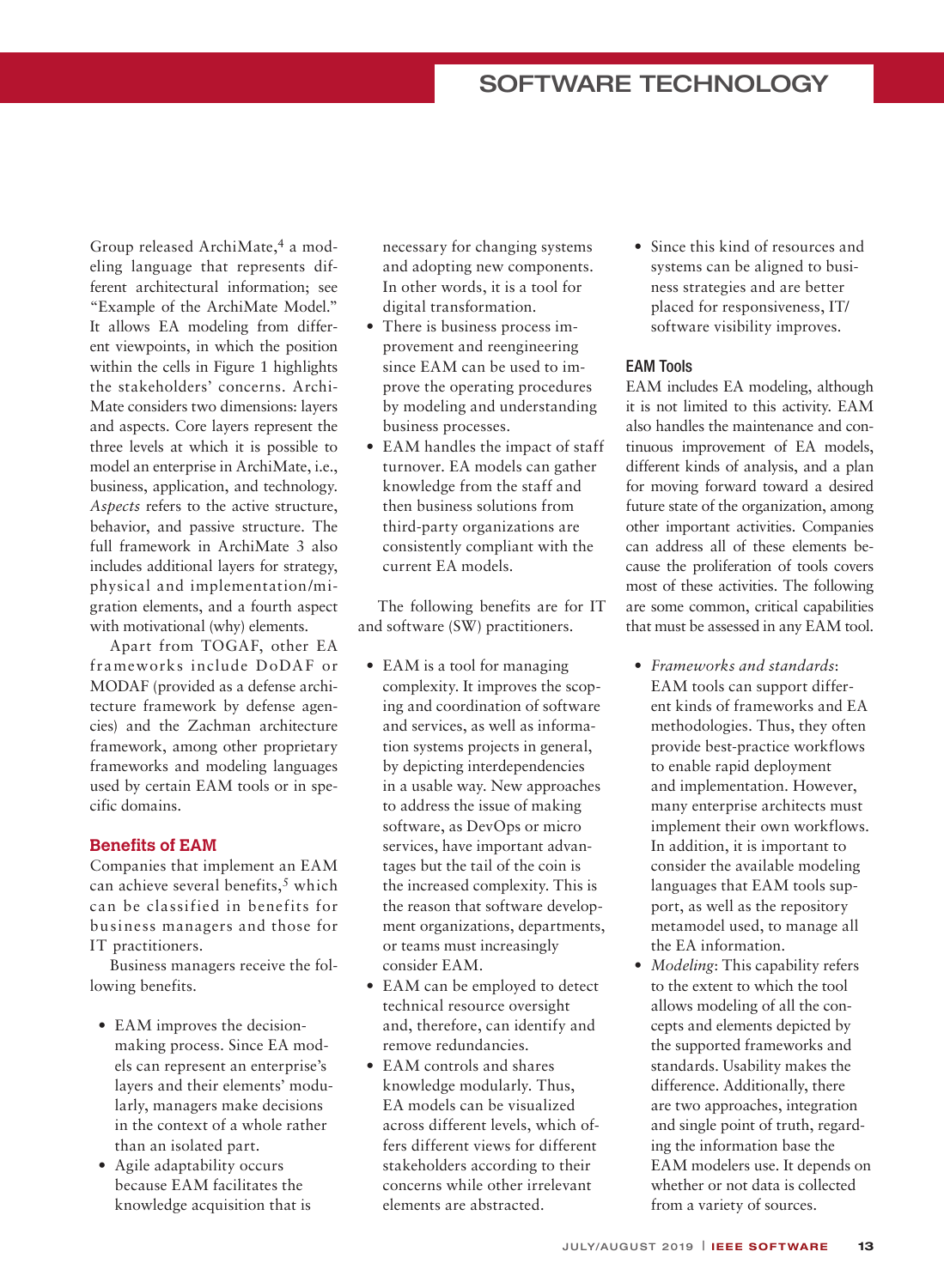# **EXAMPLE OF THE ARCHIMATE MODEL**

The following is a real case study. We supported an IT company in establishing DevOps and migrating their previous enterprise architecture (EA). Figure S1 shows the underlying ArchiMate model to support DevOps in an organization. To address the complexity, which is standard in current software development, EA incorporates the viewpoint mechanism that

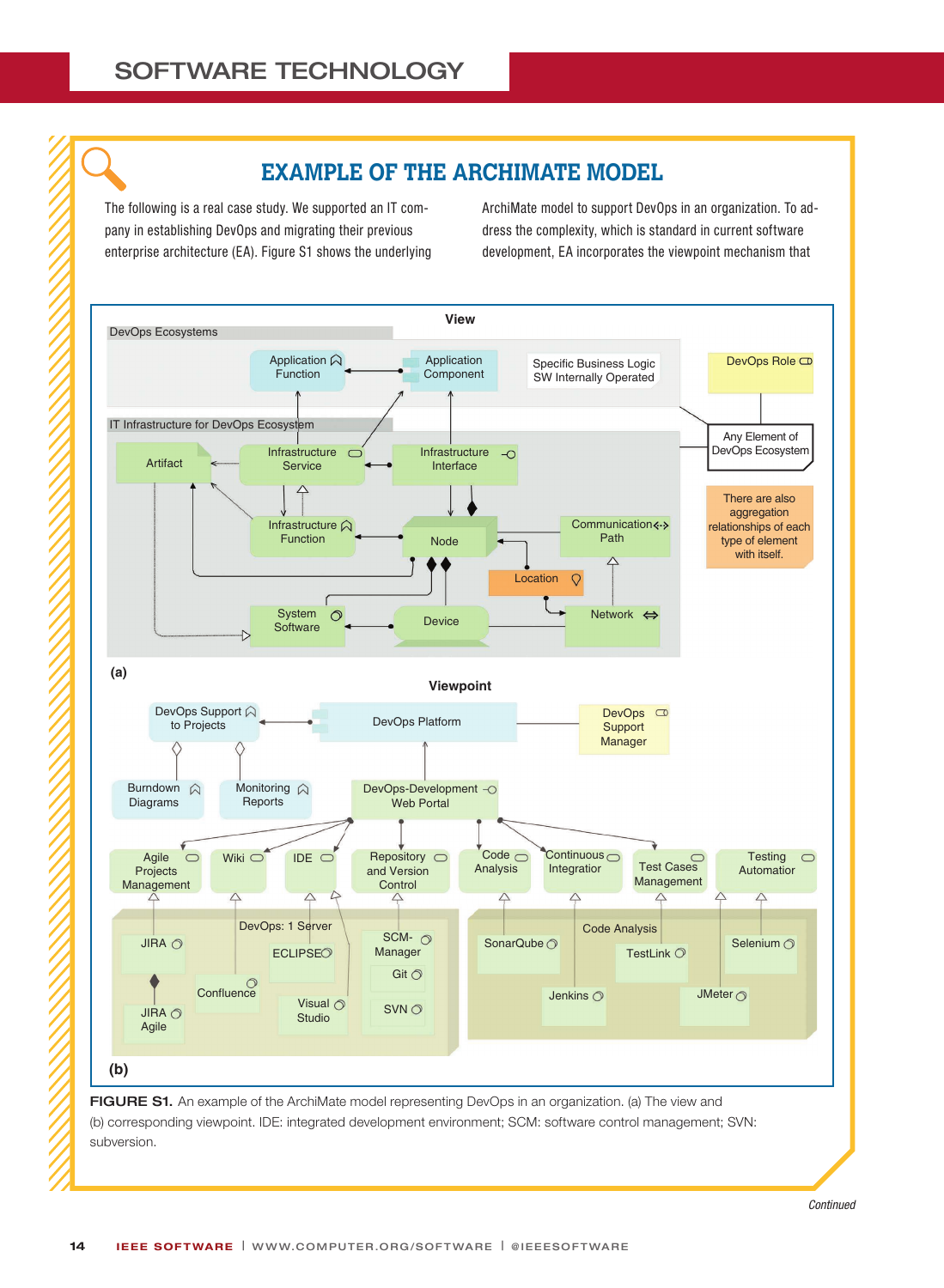# **EXAMPLE OF THE ARCHIMATE MODEL (CONT.)**

is based on the divide and conquer principle, which offers each stakeholder only the aspects that are of interest to their concerns. The top part of Figure S1 shows an ArchiMate 3 model with the architecture to support DevOps in an organization. This model is based on the viewpoint shown at the bottom part of Figure S1, which was devised thinking in a DevOps team, integrating elements of development and operations.

Figure S1 presents relevant elements in every layer of the organization according to those depicted in Figure 1. Notice that the graphical notation of ArchiMate takes

many elements from other well-known modeling languages, such as Unified Modeling Language or Business Process Model and Notation (BPMN). It is relevant to note that ArchiMate is not an alternative to UML or BPMN but an umbrella to integrate UML, BPMN, and any other kind of specific model. For instance, BPMN is the language suitable to represent the internal details (white box) of processes while ArchiMate has been considered to represent the things around each process (black box), expressed in relationships with roles, services, organizational structures, strategies, motivations, data, or applications.



FIGURE 1. The ArchiMate 3 core framework (adapted from The Open Group<sup>4</sup>).

- *Visualization*: This refers to efficiently showing adequate information in an acceptable way to the suitable people. An EAM tool should address enterprise cartography challenges, which are based on the following problems that traditional cartography deals with:
	- representing (map) a realworld object, i.e., an enterprise in EAM
- eliminating irrelevant characteristics of the mapped object to the purpose, which is essential to represent the enterprise in a relevant and useful manner
- orchestrating the elements of the map to best convey its message to its audience according to their specific needs and expectations.
- *Decision analysis*: Models and EA information analyses

are useful for making informed decisions. In this sense, both visualization and collaborative communication capabilities contribute to the success of such decisionmaking processes.

• *Administration and configurability*: There are two main approaches regarding the functionality provided by the tool out of the box: preconfigured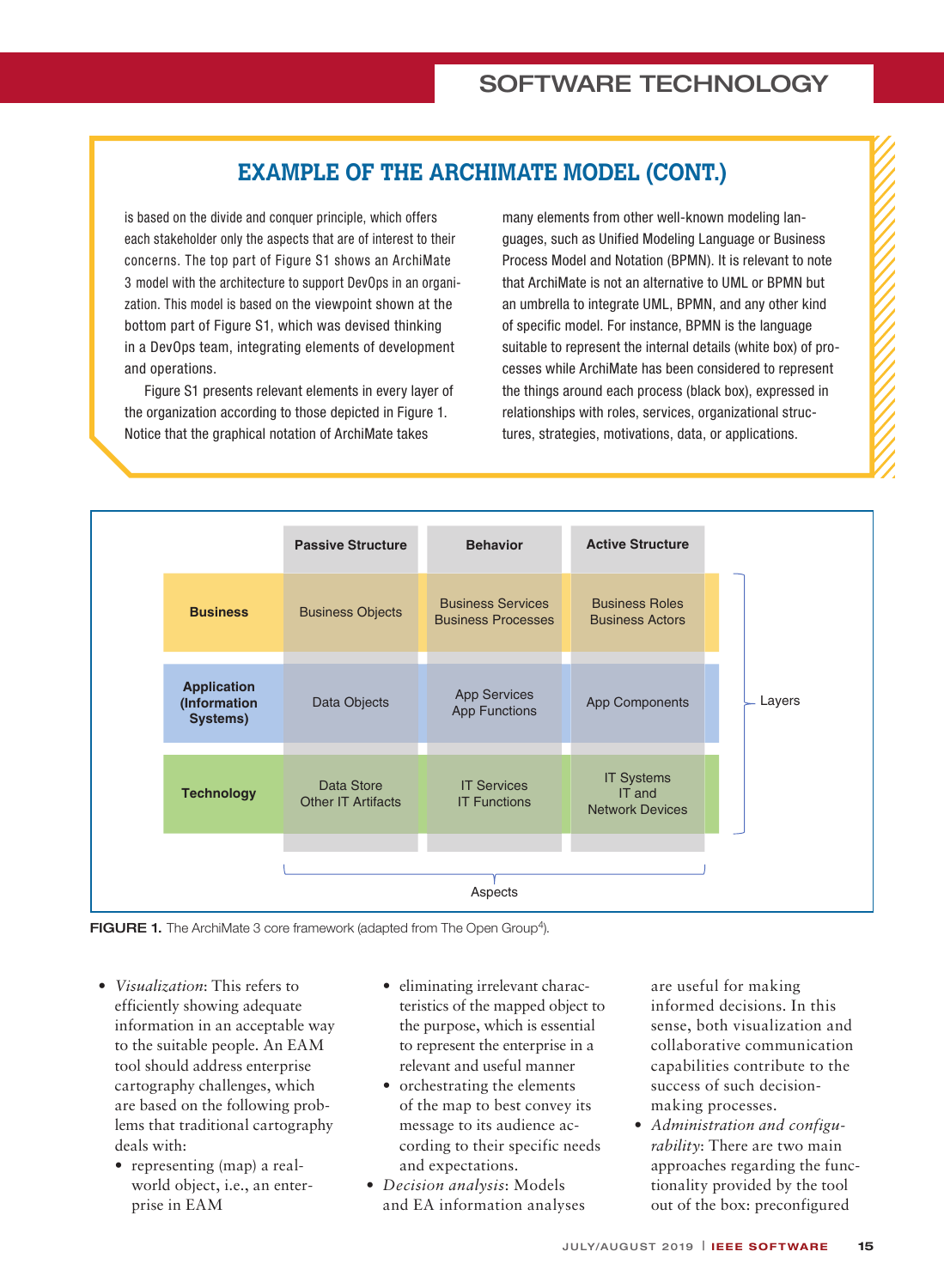# SOFTWARE TECHNOLOGY

|                      | Pricing                                        | Pricing has to be requested<br>from commercial<br>department                                                                                                                                                                                                                                                                                                                                                                                                                                                                           | Free, OSS                                                                                                                                                                                    | Three pricing plans                                                                                                                                                                                                                     | Pricing has to be requested<br>from commercial<br>department                                                                                                                                                                                                                                                    | Pricing has to be requested<br>Available as a product<br>ADOIT: community<br>edition free<br>or SaaS<br>$\bullet$<br>$\bullet$                                                                                                                              | Two versions: US\$390-<br>3,980/year (individual)<br>US\$45,000/year<br>(company)                                                                                                                                                                          | Pricing has to be requested<br>Four different plans.<br>from commercial<br>department                                                                                                                                                                                                                                      | Free, OSS                                                                                                                                                                                                                            | Pricing has to be requested<br>Available as a product<br>from commercial<br>and SaaS<br>department                                                                                                                                                                                                         |
|----------------------|------------------------------------------------|----------------------------------------------------------------------------------------------------------------------------------------------------------------------------------------------------------------------------------------------------------------------------------------------------------------------------------------------------------------------------------------------------------------------------------------------------------------------------------------------------------------------------------------|----------------------------------------------------------------------------------------------------------------------------------------------------------------------------------------------|-----------------------------------------------------------------------------------------------------------------------------------------------------------------------------------------------------------------------------------------|-----------------------------------------------------------------------------------------------------------------------------------------------------------------------------------------------------------------------------------------------------------------------------------------------------------------|-------------------------------------------------------------------------------------------------------------------------------------------------------------------------------------------------------------------------------------------------------------|------------------------------------------------------------------------------------------------------------------------------------------------------------------------------------------------------------------------------------------------------------|----------------------------------------------------------------------------------------------------------------------------------------------------------------------------------------------------------------------------------------------------------------------------------------------------------------------------|--------------------------------------------------------------------------------------------------------------------------------------------------------------------------------------------------------------------------------------|------------------------------------------------------------------------------------------------------------------------------------------------------------------------------------------------------------------------------------------------------------------------------------------------------------|
| Table 1. EAM suites. | Usefulness for IT/software practitioners       | Align IT structures with operational objectives and<br>Three deployment options: cloud, SaaS, and web<br>processes to ensure that IT transformation<br>IT strategy and planning process                                                                                                                                                                                                                                                                                                                                                | Integration with other tools is limited but is based on the<br>Eclipse platform, and several plugins are available to<br>expand the main functionality<br>$\bullet$                          | Provides a REST API that simplifies external integrations<br>Integrates different data sources limited<br>significantly<br>$\bullet$                                                                                                    | Provides coherent data governance structure with roles<br>and responsibilities linked to your architecture and<br>Some diagrams can be generated automatically<br>organization<br>$\bullet$                                                                                                                     | Continuously optimize your application and technology<br>portfolio                                                                                                                                                                                          | Rationalize applications in a smart way using an applica-<br>Advanced importing/exporting functionalities between<br>different EA repositories<br>tion landscape diagram                                                                                   | since "handmade" models do require a major effort to up-<br>date and refer to a single point in time, especially where<br>Architectural views must be generated automatically,<br>software practitioners are not skilled enough in EA                                                                                      | A Java-based web application that runs on any standard<br>Uses a knowledge repository optionally supported by an<br>Java server platform<br>RDBMS<br>$\bullet$                                                                       | Practitioners can apply filters and rules to manage and<br>analyze models using techniques such as spreadsheet-<br>Models and other information can be exported to other<br>ike matrix analysis, powerful report writing tools, and<br>productivity applications and databases<br>SQL queries<br>$\bullet$ |
|                      | for enterprise architects<br><b>Usefulness</b> | cost drivers to reduce operational expenses and keeps track of IT invest-<br>Master planning provides the IT organization with a clear overview of the relevant<br>Establishes key elements of EA governance, encompassing enterprise-wide poli-<br>aspects of the IT landscape in order to understand how strategic decisions will<br>cies for the design, implementation, and automation of EA processes<br>and should impact the IT's tactics and direction over time<br>ments to assure business growth<br>Identifies<br>$\bullet$ | a canvas-modeling toolkit that can be used to design and create reusable<br>Since it is open source, it is free although the support is limited<br>canvas templates<br>Provides<br>$\bullet$ | Can assess scenarios using algorithms and tradeoff analysis techniques (discrete<br>Offers chart road maps for IT and business systems and processes<br>visualization models<br>event, Monte Carlo, and so on)<br>Advancec<br>$\bullet$ | Extra features such as transformation road mapping, capability mapping, and risk<br>Business design capabilities and analyses as well as support for decision making<br>Strong support and integration with TOGAF ADM<br>with customizable views and dashboards<br>Supports motivational diagrams<br>assessment | [assets, cost drivers, and the information, technology, and security<br>Support for cloud migration, which helps to identify and analyze the most<br>Support for strategic company planning<br>igrating to the cloud<br>risks of m<br>valuable<br>$\bullet$ | A set of different web-based tools to support decision management, EA, project<br>management, risk management, governance, compliance, IT portfolio manage-<br>modeling and visualization features<br>ment, and business process analysis<br>Advancec<br>٠ | Live architecture: see the architecture of the organization as emerging from ongo-<br>An EA tool on its own that integrates and harvests operational information to<br>enrich architecture analysis and decision making<br>ing into foreseen projects through historization<br>Support enterprise cartography<br>$\bullet$ | Allow organizations to define and publish custom views and reports to meet their<br>a flexible and extensible means to generate the views on the model<br>using the essential modeler<br>needs<br>individual<br>Provides<br>captured | our future: "to be" models show the investment required and benefits to<br>Integrates several kinds of models, not only EA models<br>by re-engineering<br>Envision y<br>be gained<br>٠<br>$\bullet$                                                                                                        |
|                      | Frameworks and standards                       | TOGAF/ArchiMate to guide the EA<br>works (e.g., TM Forum or DoDAF)<br>Other industry-specific frame-<br>practice, as well as Zachman                                                                                                                                                                                                                                                                                                                                                                                                   | ArchiMate (native support) and<br>aligned with TOGAF<br>$\bullet$                                                                                                                            | Over 100 industry-standard mod-<br>eling frameworks and notations<br>(e.g., TOGAF, ArchiMate, PEAF)<br>$\bullet$                                                                                                                        | Native ArchiMate 3 support for<br>ArchiMate, BPMN, and UML,<br>Strongly focuses on TOGAF,<br>consistent modeling<br>among others<br>$\bullet$                                                                                                                                                                   | TOGAF and ArchiMate<br>COBIT and ITIL<br>BizBok, BIAN<br>$\bullet$                                                                                                                                                                                          | Proprietary notation but supports<br>TOGAF (ADM) and ArchiMate<br>among others<br>$\bullet$                                                                                                                                                                | from BPMN, UML, ArchiMate, and<br>representations and navigation<br>paths; can extract information<br>Customized architectural<br>IDEF, among others<br>$\bullet$                                                                                                                                                          | custom-built Protege extensions<br>tégé Ontology Project. Available<br>Specific based on the Pro-<br>$\bullet$                                                                                                                       | DoDAF, pragmatic EA, TOGAF,<br>UML, BPMN, Zachman<br>$\bullet$                                                                                                                                                                                                                                             |
|                      | ᅙ                                              | Alfabet EAM                                                                                                                                                                                                                                                                                                                                                                                                                                                                                                                            | Archi                                                                                                                                                                                        | Avolution<br><b>Abacus</b>                                                                                                                                                                                                              | <b>BiZZdesign</b><br>Enterprise<br>Studio                                                                                                                                                                                                                                                                       | <b>BOC</b> Group<br><b>ADOIT</b>                                                                                                                                                                                                                            | Dragon1                                                                                                                                                                                                                                                    | EAMs                                                                                                                                                                                                                                                                                                                       | Essential                                                                                                                                                                                                                            | <b>Envision VIP</b><br>Future tech<br>systems                                                                                                                                                                                                                                                              |
| 16                   |                                                | <b>IEEE SOFTWARE</b>   WWW.COMPUTER.ORG/SOFTWARE                                                                                                                                                                                                                                                                                                                                                                                                                                                                                       |                                                                                                                                                                                              |                                                                                                                                                                                                                                         |                                                                                                                                                                                                                                                                                                                 | <b>@IEEESOFTWARE</b>                                                                                                                                                                                                                                        |                                                                                                                                                                                                                                                            |                                                                                                                                                                                                                                                                                                                            |                                                                                                                                                                                                                                      |                                                                                                                                                                                                                                                                                                            |

Continued *Continued*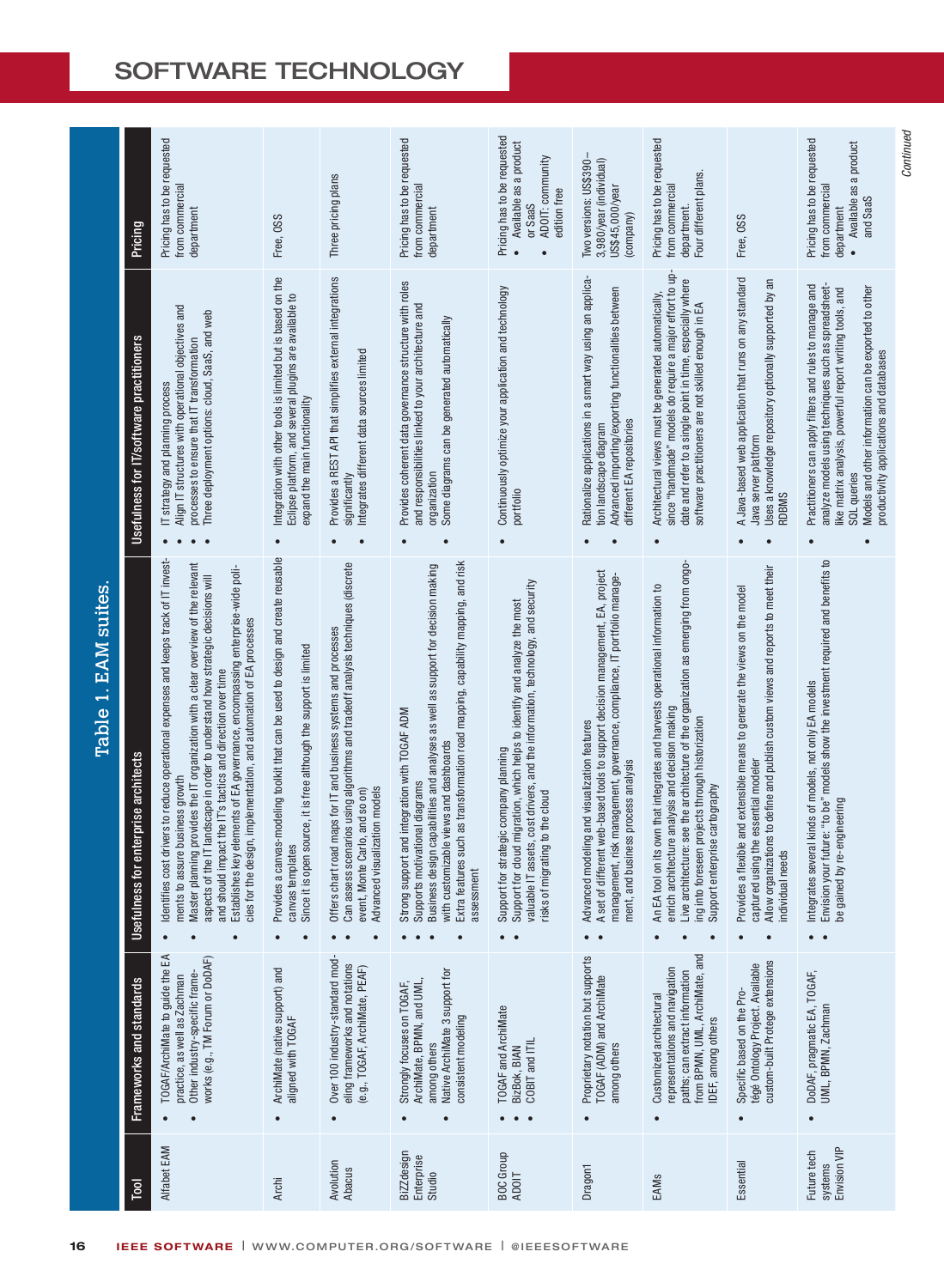|                             | Pricing                                        | $US$500-2,200/year$                                                                                                                          | requested, two pricing<br>On demand: has to be<br>Advanced features:<br>US\$5,700/month<br>plans                                             | Free, OSS                                                                                                                                                      | Pricing has to be requested<br>from commercial<br>department                                                                                                                                                                                                  | Pricing has to be requested<br>from commercial<br>department                                                                                                                                                                                                  | Pricing has to be requested<br>from commercial<br>department                                                                                                                                                                                                                                                                                                                                                                                            | US\$229-699/license<br>US\$299-899/license<br>Four versions:<br>(standard)<br>(floating)                                                                                                                                                                                     | Pricing has to be requested<br>from commercial<br>department                                                                                                                                                                                                                                       | Subscription: US\$89/<br>Perpetual: US\$2,000<br>month                                                                                                                                                                 |
|-----------------------------|------------------------------------------------|----------------------------------------------------------------------------------------------------------------------------------------------|----------------------------------------------------------------------------------------------------------------------------------------------|----------------------------------------------------------------------------------------------------------------------------------------------------------------|---------------------------------------------------------------------------------------------------------------------------------------------------------------------------------------------------------------------------------------------------------------|---------------------------------------------------------------------------------------------------------------------------------------------------------------------------------------------------------------------------------------------------------------|---------------------------------------------------------------------------------------------------------------------------------------------------------------------------------------------------------------------------------------------------------------------------------------------------------------------------------------------------------------------------------------------------------------------------------------------------------|------------------------------------------------------------------------------------------------------------------------------------------------------------------------------------------------------------------------------------------------------------------------------|----------------------------------------------------------------------------------------------------------------------------------------------------------------------------------------------------------------------------------------------------------------------------------------------------|------------------------------------------------------------------------------------------------------------------------------------------------------------------------------------------------------------------------|
|                             | Usefulness for IT/software practitioners       | Provides integration with many other products, especially<br>Solutions for DevOps and continuous engineering<br>those from the IBM ecosystem | Integration with many other software engineering tools<br>(e.g., GitHub, GitLab, Jenkins, Confluence, Pentaho,<br>Tableau, SAP)<br>$\bullet$ | Scripting language support (Jython)<br>Flexible extension mechanism<br>$\bullet$                                                                               | systems, streamlined business processes, and optimized<br>Helps practitioners to design and implement agile IT<br>operating frameworks aligned with their business<br>Advanced reporting features<br>strategies<br>$\bullet$                                  | Import and synchronize data via REST API from CMDBs or<br>Integration with Office and Visio and other Microsoft tools<br>Manages the IT Value Chain through the IT4IT Reference<br>other modeling tools and systems.<br>Architecture standard                 | Interactive analysis combined with comprehensive model-<br>Manages application portfolios to achieve business goals<br>Visualizes the complex relationships between business<br>ing reveals dependencies between applications and IT<br>Collaboration with stakeholders to create technology<br>capabilities and technologies<br>plans                                                                                                                  | reverse engineering from several programming languages<br>An integrated software-development environment with a<br>Many templates for generating code from models, and<br>Navigation between models and code<br>built-in EA modeling tool<br>Source code round-trip          | Manages application lifecycles and creates overviews of<br>Identify redundant IT and make well-informed strategic<br>Estimates the total cost of ownership, return on invest-<br>where and for what applications are used<br>decisions on technology investments<br>ment, and business value of IT | Integrates the EA repository with other application ele-<br>Supports project-management lifecycle guide-through<br>with agile development features<br>ments in UML diagrams                                            |
| Table 1. EAM suites (cont.) | for enterprise architects<br><b>Usefulness</b> | Allow enterprise analysis for making fast, value-based decisions<br>This is not only an EAM tool but a general-purpose tool<br>$\bullet$     | possibility of following the TOGAF ADM methodology and support an<br>ion of that methodology<br>Offers the<br>agile versi<br>$\bullet$       | Not an EAM tool itself, it is a general-purpose modeling tools that supports EA<br>Open source editor supporting TOGAF with an extension mechanism<br>modeling | Maps TOGAF ADM steps and deliverables to the corresponding concepts, reports,<br>Creates graphical representations of ADM phases to use as a guideline for<br>Complies with the TOGAF architecture content framework<br>architecture projects<br>and diagrams | Leverage predefined meta models for major standards such as TOGAF and Archi-<br>Communication improved since architecture views, reports, and dashboards can<br>ed out to key stakeholders and the wider business<br>Mate accelerating adoption<br>be publish | proactively plan and prioritize technology updates and standardization across the<br>analysis features for business-capability planning, scenario modeling,<br>Definition of how to achieve the digital strategy with road maps that connect<br>searchable technology lifecycles and visualizations; EA teams can<br>projects, capabilities, IT, and investments<br>and impact analysis<br>enterprise<br>programs,<br>Advanced<br>Supports<br>$\bullet$ | Provides dynamic model simulation that allows architects to verify the correctness<br>of behavioral models and gain a better understanding of how a business system<br>Traceability of EA model elements with code<br>Not a specific-purpose EAM suite<br>works<br>$\bullet$ | risk management and handling uncertainties related to executing the<br>Provides an overview of how the organization executes its strategy and makes<br>complex processes clear for the employees who perform them<br>Supports risk man<br>business strategy                                        | but it supports TOGAF ADM methodology and is ArchiMate compliant<br>Not an EAM tool itself, it is a general-purpose modeling tools that support EA<br>High usability of the graphical modeler<br>modeling<br>$\bullet$ |
|                             | Frameworks and standards                       | ported through third-party plugins<br>Proprietary; ArchiMate is sup-<br>$\bullet$                                                            | independent, but TOGAF can be<br>Framework and standard<br>implemented with Leanix<br>$\bullet$                                              | SoaML, SysMI<br>UML, BPMN<br><b>TOGAF</b>                                                                                                                      | DoDAF, NAF, TOGAF, ArchiMate;<br>different products released for<br>every framework/standard<br>$\bullet$                                                                                                                                                     | TOGAF and ArchiMate<br>DODAF, MODAF, FEAF<br><b>IL41T</b><br><b>MIN</b><br>Ē                                                                                                                                                                                  | TOGAF certified; however, it uses<br>a proprietary metamodel                                                                                                                                                                                                                                                                                                                                                                                            | TOGAF, ADM, ArchiMate<br><b>BPMN</b><br>M <sub>u</sub>                                                                                                                                                                                                                       | EA <sup>3</sup> , Zachman, TOGAF, OIO EA,<br>FEAF-II, DNDAF, ArchiMate,<br>EDML, UML, BPMN, DMN<br>$\bullet$                                                                                                                                                                                       | TOGAF, ArchiMate<br>UML, ER, DFD<br><b>PMBOK</b>                                                                                                                                                                       |
|                             | ē                                              | <b>BM Rational</b><br>Software<br><b>Architect</b>                                                                                           | Leanix                                                                                                                                       | Modelio                                                                                                                                                        | Mega Hopex<br>EA suite                                                                                                                                                                                                                                        | software<br><b>iServer</b><br><b>Orbus</b>                                                                                                                                                                                                                    | Enterprise<br>Planview<br>One                                                                                                                                                                                                                                                                                                                                                                                                                           | enterprise<br>architect<br>Sparx                                                                                                                                                                                                                                             | QualiWare X                                                                                                                                                                                                                                                                                        | enterprise<br>Paradigm<br>edition<br>Visual                                                                                                                                                                            |

AP: application pogramming interface, PEAF- pragmatic embeptive tenteration factor Banking notifically AP: Application and held are incompled and are ally information problem interface. PEAF- pragmatic entiration tention: API: application protectase; PEAF; pragmatic enterprise arethitecture framework; BBAN: Banking Industriated Discussion to the interprise into material factor interprise integration definition; IDEF: integration definition; REST: Representational State Transfer; RDBMS: relational database management arguering SQL: structured query language; OSS: open source as a service; Scall\_Service; Sarket\_Bening Language; SSNML: systems Modeling Language; Architecture Framework (In a reasy, MATO, North Altantic Treaty Organization); MoDAF: Ministry of Defension Architecture Framework; FEAF: federal-enterprise-architecture framework; TFAT: information technology; En enterpri Enteprise Architecture Method for The Danish Ministry of Science, Technology and Importational Difference/Canadian Armed Forces Architecture Framework; EDML: Everywhere Displays Markup Language; DMN. Decision Model and Not Enteprise Architecture Method for The Danish Ministry of Science, Technology and Importion and Ministry of Experiment of Architecture Forces Architecture Famework, EDML: Everywhere Displays Markup Language; DMN: Decision M Management Body of Knowledge; ER: entity-relationship; DFD: data flow diagram; CMDB: configuration management database. *Management Body of Knowledge; ER: entity-relationship; DFD: data flow diagram; CMDB: configuration management database.*

# SOFTWARE TECHNOLOGY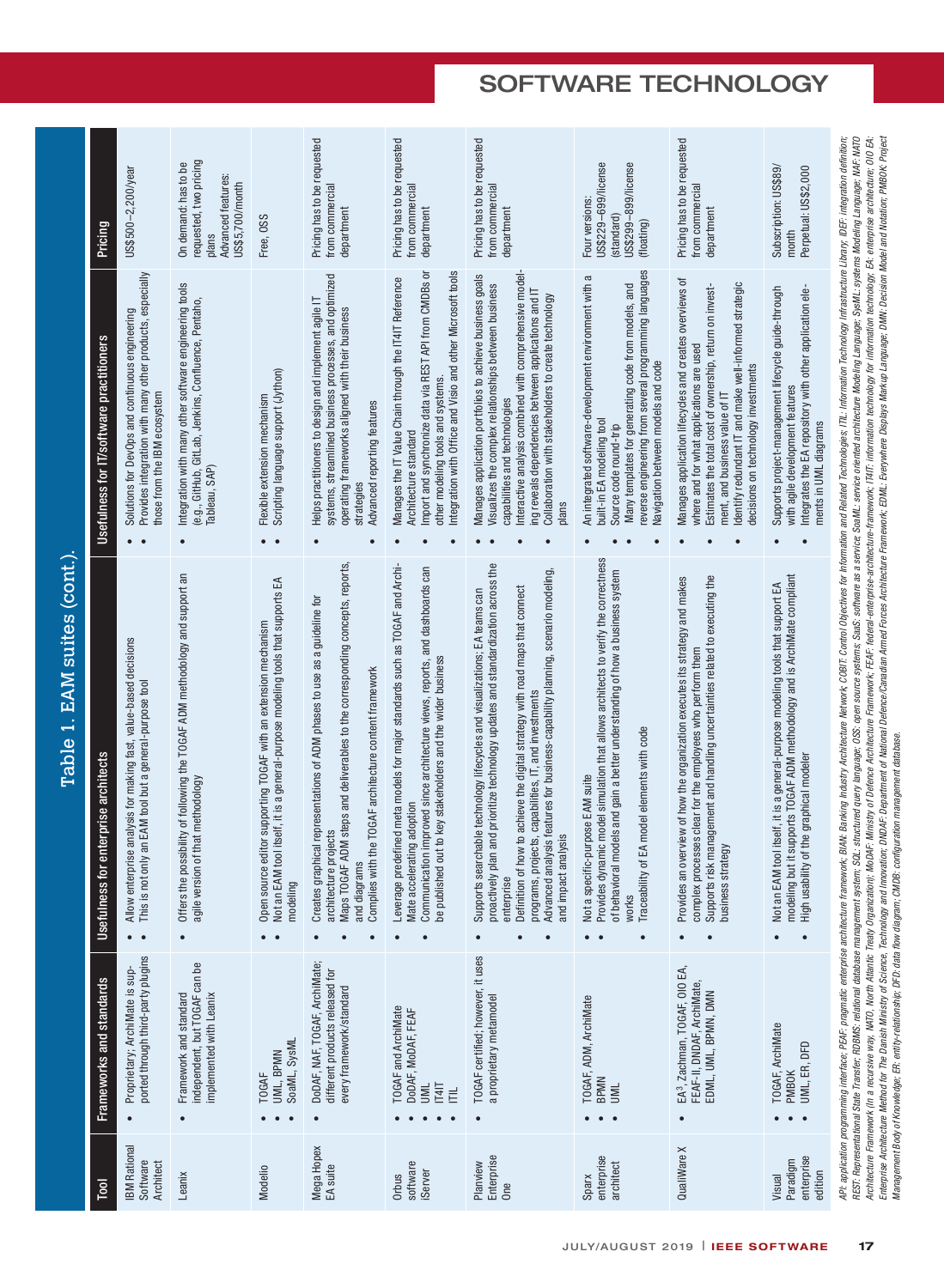(EAM solutions) and customization (EAM platforms).

Table 1 collects some of these EAM tools by providing the following: name, frameworks and standards supported, benefits for enterprise architects, stronger points for IT/software practitioners, and pricing information. The tools collected in Table 1 were selected according to several industrial reports provided by well-known consulting companies (e.g., Gartner or Forrester, among other) and our personal experience using some of these EAM tools, which are presented in alphabetical order.

### **Hints for IT and Software Practitioners**

EA allows IT and software practitioners to manage the complexity of IS and technologies and to align these systems/technologies with their organization's strategy. Thus, IT and software development teams should integrate people who are skilled and competent for planning and designing EA, as well as for deploying and maintaining it, with an EA profile. This new EA profile for IT/software practitioners should consider the following points.

- EAM can be used for consolidating certain applications and technology in organizations. As a result, technology-management costs can be reduced or at least controlled.
- An appropriate EAM implementation can improve technology-management planning, as well as the effectiveness of IT investments, since these concerns are aligned with the company's strategy.
- EA is an additional tool to manage an application portfolio. Thus, EAM contributes by improving

quality and reducing the risk of software delivery. In a broader point of view, IT asset portfolios can be also managed through a single repository in an EAM tool. Aside from applications, this portfolio also includes infrastructure, IT resources, and services.

- EA improves engagement, analysis, and communication skills. Practitioners can realize and understand the business concerns supported (and aligned with) the applications they developed or IT infrastructures they managed on a daily basis.
- Since EAM is a mechanism for making relevant decisions at the strategical level, IT/software practitioners should be able to model certain EA views from the IT/software assets they manage in an inductive way (e.g., with reverse engineering techniques) while these models are aligned with the overall business strategy.

#### **The Convergence of EA and Embedded IT**

The traditional division between IT and embedded systems is disappearing. Increasingly, embedded systems and devices have over-the-air connectivity for software upgrades, feature activation, and cloud services such as predictive maintenance. However, IT solutions connect to devices and create the Internet of Things (IoT). Embedded electronics, such as micro devices with sensors and actuators connected through the IoT, facilitate ubiquity. Data analytics, cloud storage and services, convergent interactivity and cognition, augmented reality with visualization and simulation, pattern recognition, machine learning, and artificial intelligence facilitate a convergence of IT and embedded systems.1

Underlying these, we identify enabling methods, techniques, and tools, such as agile scaling and blockchain, to ensure security and trust in distributed transactions, as well as microservices and open application programming interfaces that support software architectures.

EA adoption has been increasing; it can be used for planning, aligning, controlling, and organizing system complexity, which is a growing problem for IT and SW project managers. The increased complexity is due to the convergence of various trends.

- There is a broad spectrum of IT infrastructure that supports IS (e.g., cloud, IoT, edge computing, and so forth).
- The internal structure of SW systems has increased with more layers and new components types or architectural paradigms, such as SOA and microservices.
- Customers are demanding more, in less time and with fewer problems, which has led to work in different ways (e.g., Lean, Agile, and DevOps).

These new software architectures and IT devices cannot be developed in isolation, without paying attention to business goals and enterprise drivers, which makes EAM critical. Actually, the new version 3 of ArchiMate has been extended with a physical sublayer,<sup>4</sup> with which it is now possible to model and manage all kinds of cyberphysical system elements, such as embedded software or IoT sensors, in an integrated way. For example, it can be used for full traceability between all of the components of a car, hardware, software, and other purely physical non-IT applications.